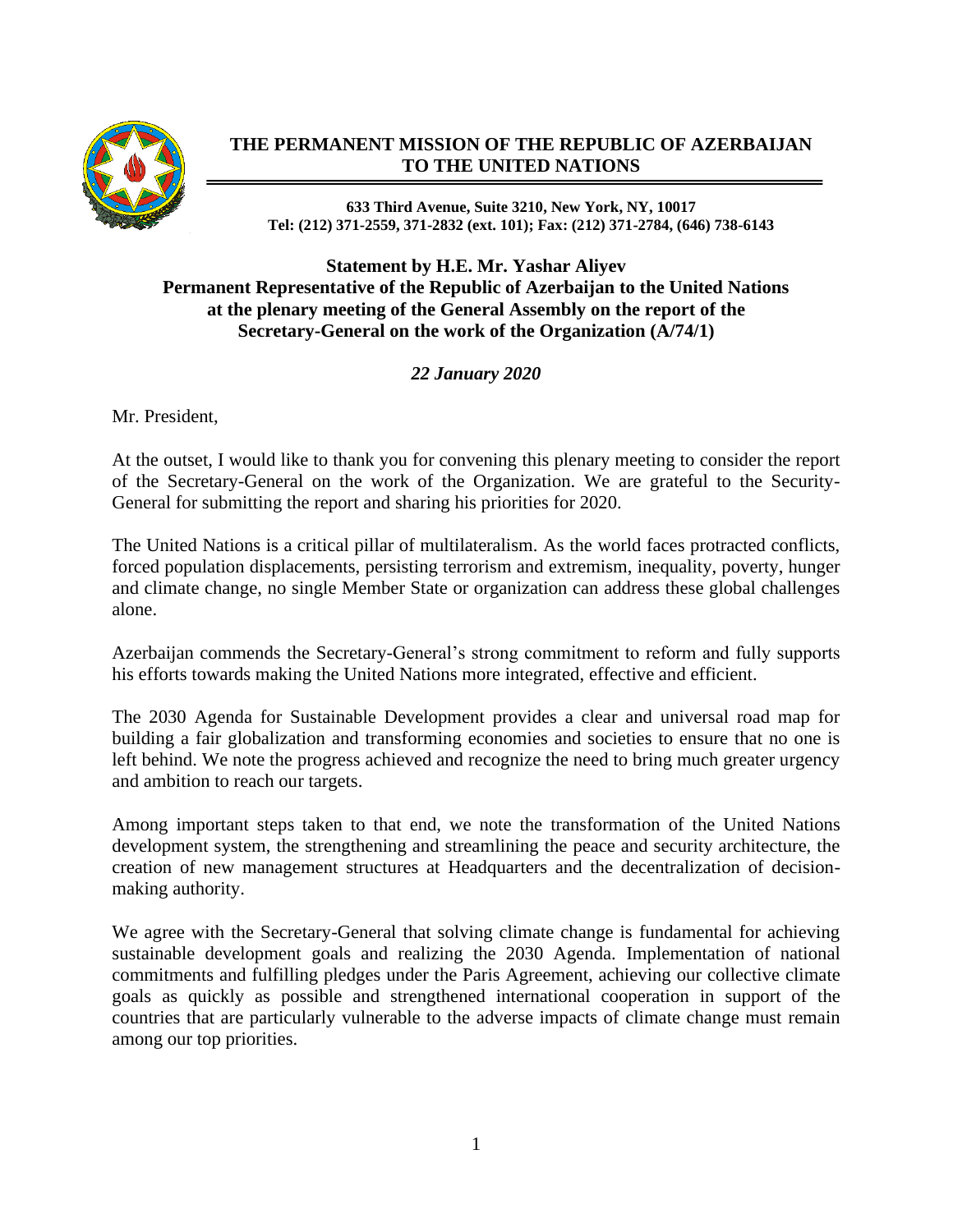Azerbaijan supports the Secretary-General's Action for Peacekeeping initiative and endorsed its Declaration of Shared Commitments. We acknowledge clear improvements achieved across the key areas of this multi-year initiative, which constitutes now the United Nations core agenda for fostering peacekeeping as one of the most effective tools for maintaining international peace and security.

The deployment of our officers to the United Nations Mission in South Sudan (UNMISS) in 2019 has become Azerbaijan's first contribution of military personnel to a peacekeeping operation under the United Nations flag, demonstrating the country's strong support to United Nations peacekeeping efforts and commitment to the maintenance of international peace and security.

Coherence between peacemaking, peacekeeping, peacebuilding and development is important. This interconnection has been explicitly acknowledged in the 2030 Agenda for Sustainable Development and the resolutions on the review of the peacebuilding architecture.

In the 2030 Agenda, the Heads of State and Government and High Representatives stated in particular that there could be no sustainable development without peace and no peace without sustainable development.

In his report, the Secretary-General refers to concrete examples of progress in addressing volatile situations, resolving conflicts and restoring hope to those affected by years of war, violence and instability. However, serious challenges remain, with the continued resurgence of conflict, increased levels of displacement, hate-driven violence and the proliferated number of conflict actors.

Protracted conflicts and their political, military and humanitarian consequences must not be forgotten. Peoples throughout the world continue to suffer from prolonged foreign occupation, ethnic cleansing and the lack of accountability for atrocity crimes.

Most conflicts are regional and cooperation between the United Nations and regional organizations under Chapter VIII of the United Nations Charter is essential for the promotion of the purposes and principles of the United Nations.

Important progress has been achieved in recent years in enhancing such cooperation across a full range of areas – from the maintenance of international peace and security and humanitarian assistance to development and the promotion and protection of human rights.

However, while regional and subregional organizations are normally well positioned to understand and address the causes and consequences of armed conflict and crises in their regions, not all of them are capable of ensuring Member States' compliance with their statutory commitments. In some instances, regional arrangements are evidently misused by the violators of international law as a shield for consolidating military gains and undermining efforts aimed at achieving solutions to regional conflicts and other security challenges.